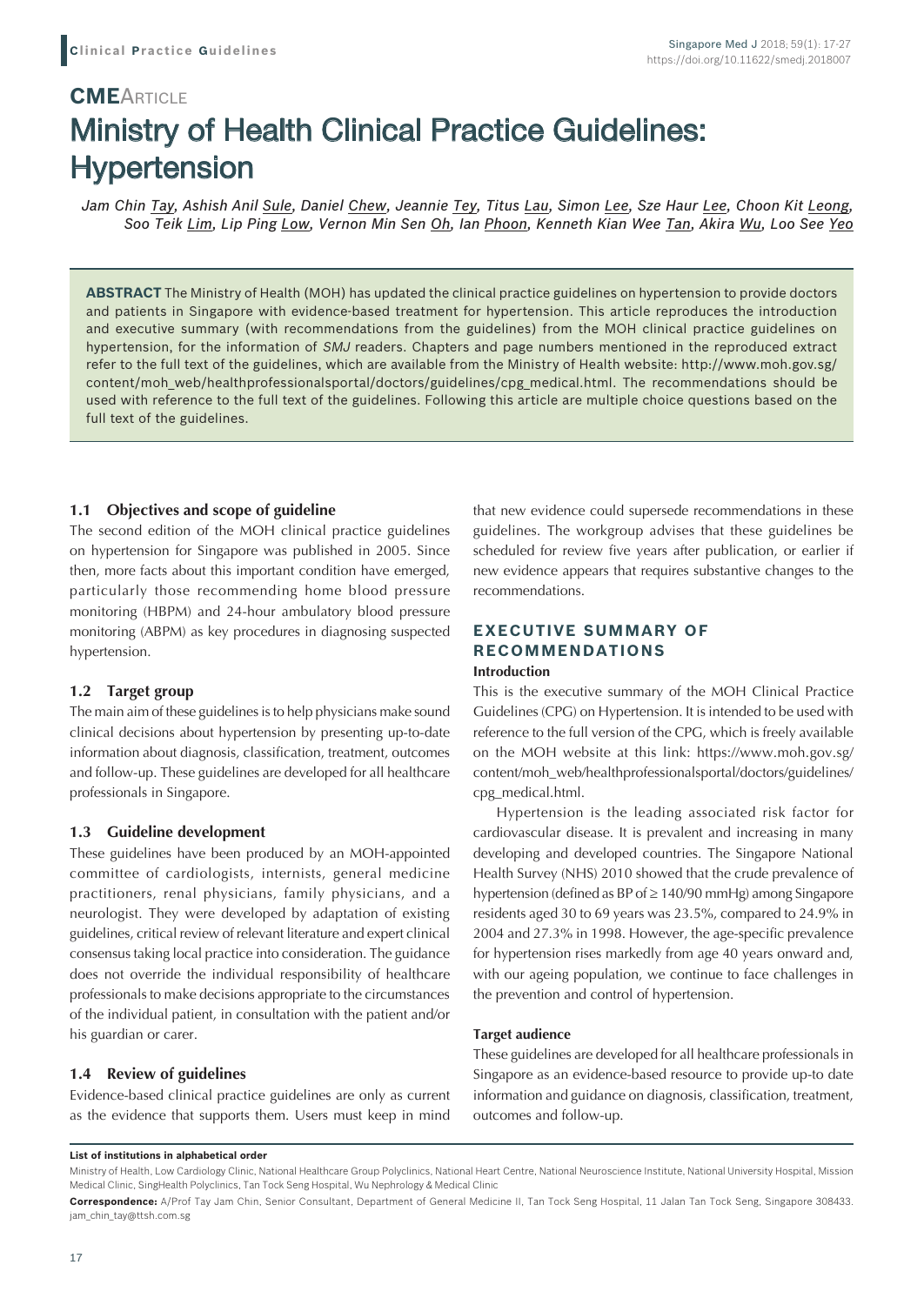#### **How to use this document**

All recommendations made in the CPG are summarised in this document. Please note the following: (a) Each recommendation has a corresponding Grade of Recommendation and Level of Evidence (refer to Appendix for details). (b) The details/ explanations of each recommendation can be found in the full CPG document using the page numbers provided. Key recommendations are highlighted in grey.

# **Commonly used abbreviations**

The following is a list of abbreviations commonly used in this set of guidelines (arranged in alphabetical order) and a description of what they represent.

| <b>Commonly used abbreviations</b> |                                      |  |
|------------------------------------|--------------------------------------|--|
| <b>ABPM</b>                        | ambulatory blood pressure monitoring |  |
| <b>ACE</b>                         | angiotensin-converting enzyme        |  |
| <b>ACR</b>                         | albumin: creatinine ratio            |  |
| <b>ARB</b>                         | angiotensin II receptor blocker      |  |
| <b>BMI</b>                         | body mass index                      |  |
| ВP                                 | blood pressure                       |  |
| CAD                                | coronary artery disease              |  |
| <b>ECG</b>                         | electrocardiography                  |  |
| eGFR                               | estimated glomerular filtration rate |  |
| <b>HBPM</b>                        | home blood pressure monitoring       |  |
| <b>LVH</b>                         | left ventricular hypertrophy         |  |
| <b>NHS</b>                         | National Health Survey               |  |
| <b>PCR</b>                         | protein: creatinine ratio            |  |
| RAAS                               | renin-angiotensin-aldosterone system |  |
| <b>RCT</b>                         | randomised controlled trial          |  |

# **Classification of hypertension**

**D** Classify hypertension according to systolic BP and diastolic BP levels. When the systolic BP and the diastolic BP fall into different categories, the higher category applies. (Grade D, Level 4, CPG pg. 18)

Definitions are given in Table 1 for subjects who are not on antihypertensive medication and not acutely ill. As BP is characterised by large spontaneous variations, the diagnosis of hypertension should be based on multiple BP measurements taken on several separate occasions.

# *How should BP be measured?*

For clinic or office BP measurement, BP is measured at rest several times on several occasions, with the patient in a supine or sitting position.

**D** Use the following procedures when recording BP:

- 1. Allow the patient to sit or lie down for at least three minutes before measuring the BP.
- 2. The patient should refrain from smoking or taking caffeinated drinks during the 30 minutes before measurement.
- 3. Use a cuff with a bladder  $12-13$  cm  $\times$  35 cm in size. A cuff with a larger bladder should be used for large upper

|                                  | Table 1. Definitions and classification of BP levels for adults aged |  |  |  |
|----------------------------------|----------------------------------------------------------------------|--|--|--|
| 18 years and older (CPG pg. 18). |                                                                      |  |  |  |

| Category                          | <b>Systolic BP</b>           | <b>Diastolic BP</b> |
|-----------------------------------|------------------------------|---------------------|
| Normal BP                         | $<$ 130 mmHg                 | $< 85$ mmHg         |
| High-normal BP                    | 130 to 139 mmHg              | 85 to 89 mmHg       |
| Grade 1 hypertension              | 140 to 159 mmHg*             | 90 to 99 mmHg       |
| Grade 2 hypertension              | 160 to 179 mmHg*             | 100 to 109 mmHg     |
| Grade 3 hypertension              | $\geq 180$ mmHg <sup>*</sup> | $\geq 110$ mmHg     |
| Isolated systolic<br>hypertension | $\geq 140$ mmHg <sup>*</sup> | $< 90$ mmHg         |

\*Isolated systolic hypertension is graded according to the same level of systolic BP.

arms, while a thigh cuff should be used for extremely large arms.

- 4. When using the auscultatory method, use the disappearance of phase V Korotkoff sounds to measure the diastolic BP.
- 5. Measure the BP in both arms at the first visit; subsequently re-measure BP on the arm with the higher reading, if applicable.
- 6. Take two or more readings separated by two minutes. Average these two values. If the first two readings differ by 5 mmHg or more, further readings should be obtained and averaged.
- 7. In elderly subjects and diabetic patients, measure the BP in the supine (or sitting) position and within two minutes after standing, to record any postural fall in BP.
- 8. Place the manometer cuff at the level of the heart, regardless of the position of the patient.

(Grade D, Level 4, CPG pg. 19)

When measuring BP in the clinic or office, the alerting response can result in exaggerated BP, leading to the diagnosis of isolated clinic ('white-coat') hypertension. Compared to clinic or office measurement, BP values obtained by HBPM or by 24-hour ABPM are usually several mmHg lower. Both HBPM and ABPM methods are valid.

- **D** Wherever practicable, HBPM or ABPM (in that order) should be offered to younger patients, and to those whom target organ damage is found without a raised BP. (Grade D, Level 4, CPG pg. 20)
- **C** The preferred manometer is an automated oscillometric device, with or without memory.

(Grade C, Level 2+, CPG pg. 21)

**D** To ensure reliable values, the patient or carer needs training in device use, and a BP log-book (for basic devices without memory).

(Grade D, Level 4, CPG pg. 21)

**GPP** ABPM is recommended whenever in doubt about the diagnosis, e.g. to confirm borderline hypertension or abnormal results from HBPM.

(CPG pg. 21)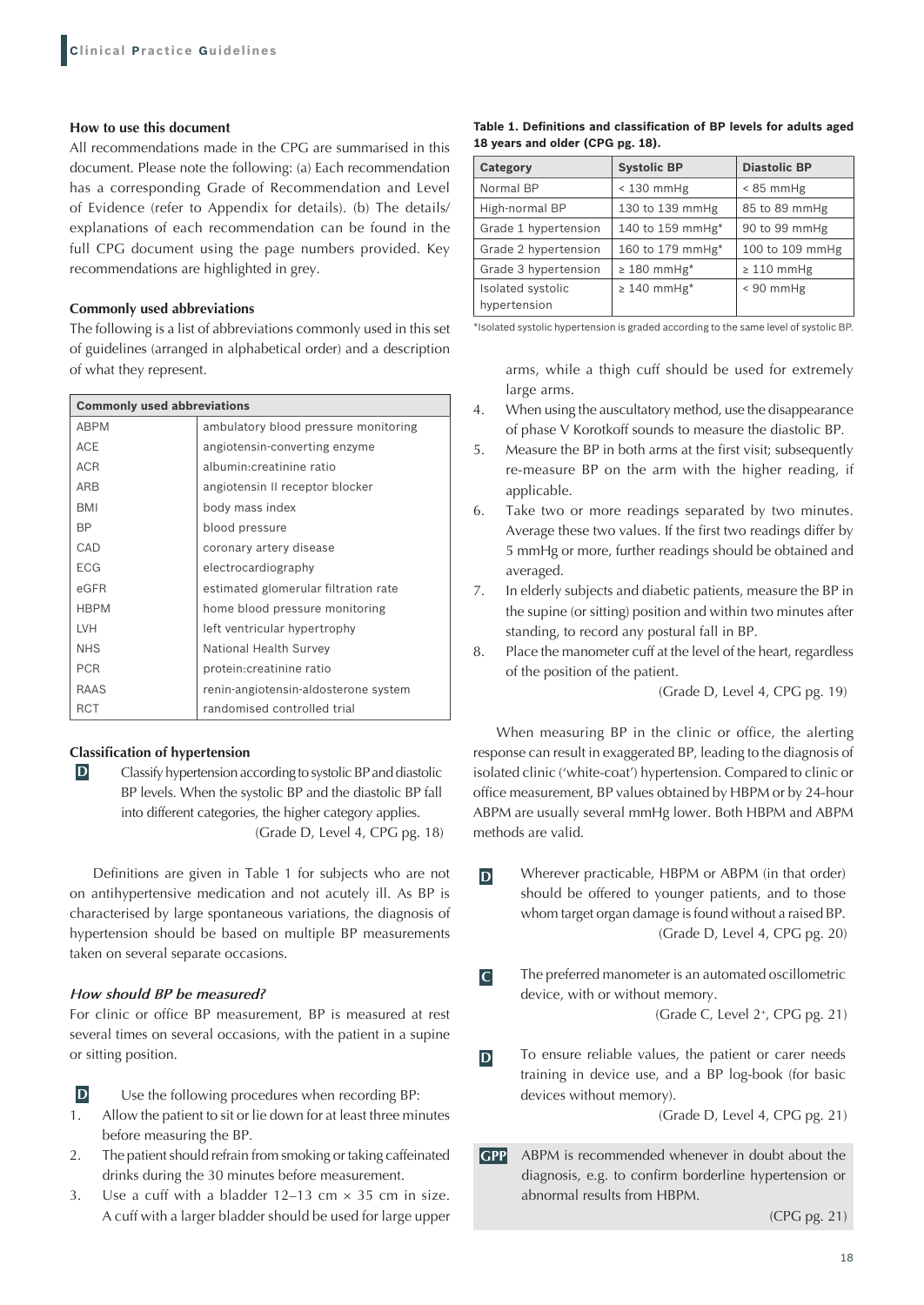**GPP** ABPM is also indicated for older, cognitively impaired, anxious or obsessive patients, in whom HBPM might be unreliable or inappropriate.

(CPG pg. 21)

The definitions of hypertension based on HBPM and ABPM are listed in Table 2.

|             | <b>Systolic BP</b> | <b>Diastolic BP</b> |
|-------------|--------------------|---------------------|
| <b>HBPM</b> | $\geq$ 135 mmHg    | $\geq$ 85 mmHg      |
| <b>ABPM</b> |                    |                     |
| Daytime     | $\geq$ 135 mmHg    | $\geq$ 85 mmHg      |
| 24-hour     | $\geq$ 130 mmHg    | $\geq 80$ mmHg      |
| Night-time  | $\geq 120$ mmHg    | $\geq 70$ mmHg      |

**D** Patients with an average BP ≥ 135/85 mmHg measured repeatedly at rest at home may be regarded as hypertensive. (Grade D, Level 3, CPG pg. 22)

**D** Patients with a 24-hour ABPM average BP ≥ 130/80 mmHg, or a daytime average  $BP \ge 135/85$  mmHg, or a night-time average  $BP \ge 120/70$  mmHg, are regarded as hypertensive.

(Grade D, Level 4, CPG pg. 22)

### *How should hypertension be evaluated?*

**D** Routine clinical evaluation of a patient with elevated BP includes the following: (1) Clinical and family history. (2) Full standard physical examination. (3) Laboratory investigations, including: (a) urine analysis: dipstick for haematuria/albumin, microscopic examination, and test for albuminuria; (b) measurement of serum concentrations of electrolytes, creatinine, urea, fasting glucose and fasting lipids; and (c) computation of eGFR; (4) 12-lead ECG. (Grade D, Level 4, CPG pg. 24)

The identifiable secondary causes of hypertension are listed in Table 3 below.

### **Table 3. Identifiable secondary causes of hypertension (CPG pg. 25).**

| Identifiable secondary causes of hypertension                  |
|----------------------------------------------------------------|
| 1. Drug-related and substance-related* causes                  |
| 2. Chronic kidney disease                                      |
| 3. Renal artery stenosis                                       |
| 4. Primary hyperaldosteronism                                  |
| 5. Hypercortisolism (Cushing's syndrome)                       |
| 6. Phaeochromocytoma                                           |
| 7. Thyroid or parathyroid disease                              |
| 8. Coarctation of the aorta                                    |
| 9. Obstructive sleep apnoea syndrome                           |
| 10. Nephropathy from Type 1 diabetes mellitus                  |
| 11. Rare monogenic ion transport disorders                     |
| *Several non-prescribed and illicit substances cause bypertens |

\*Several non-prescribed and illicit substances cause hypertension, e.g. liquorice, cocaine, amphetamine, crystal methamphetamine and 3,4-methylenedioxy-methamphetamine (MDMA, 'Ecstasy').

#### **Stratifying risk and approach to hypertension management**

**GPP** Assess the overall cardiovascular risk and the patient's BP to guide the management of high BP.

(CPG pg. 26)

**D** Refer to the locally adapted Framingham Risk Score to estimate cardiovascular risk.

(Grade D, Level 4, CPG pg. 26)

**GPP** Offer to start drug treatment immediately in patients with hypertension and existing high cardiovascular risk.

(CPG pg. 26)

**D** Take the BP and other prognostic factors into account when deciding on the management of hypertensive patients.

(Grade D, Level 4, CPG pg. 26)

Patients' risk level for cardiovascular disease depends on BP and prognostic factors (Table 4).

**A** For high or very high risk individuals, begin immediate drug treatment for hypertension when other risk factors or conditions are present.

(Grade A, Level 1<sup>++</sup>, CPG pg. 28)

**B** For medium risk individuals, monitor the BP and other risk factors for several weeks, and obtain further information, before deciding whether to begin drug treatment.

(Grade B, Level 1<sup>+</sup>, CPG pg. 28)

**B** For low risk individuals, observe the patient over a significant period of time before deciding whether or not to begin drug treatment.

(Grade B, Level 1<sup>+</sup>, CPG pg. 28)

#### **Treating high blood pressure**

**A** Wherever possible, use a team-based approach to manage a patient with hypertension, involving trained nurses and pharmacists with medical practitioners.

(Grade A, Level 1<sup>+</sup>, CPG pg. 30)

#### *Lifestyle modifications*

**A** Recommend lifestyle changes to all hypertensive patients and in patients with high normal BP. However, drug treatment should not be delayed without reason beyond three to six months if indicated.

(Grade A, Level 1<sup>+</sup>, CPG pg. 31)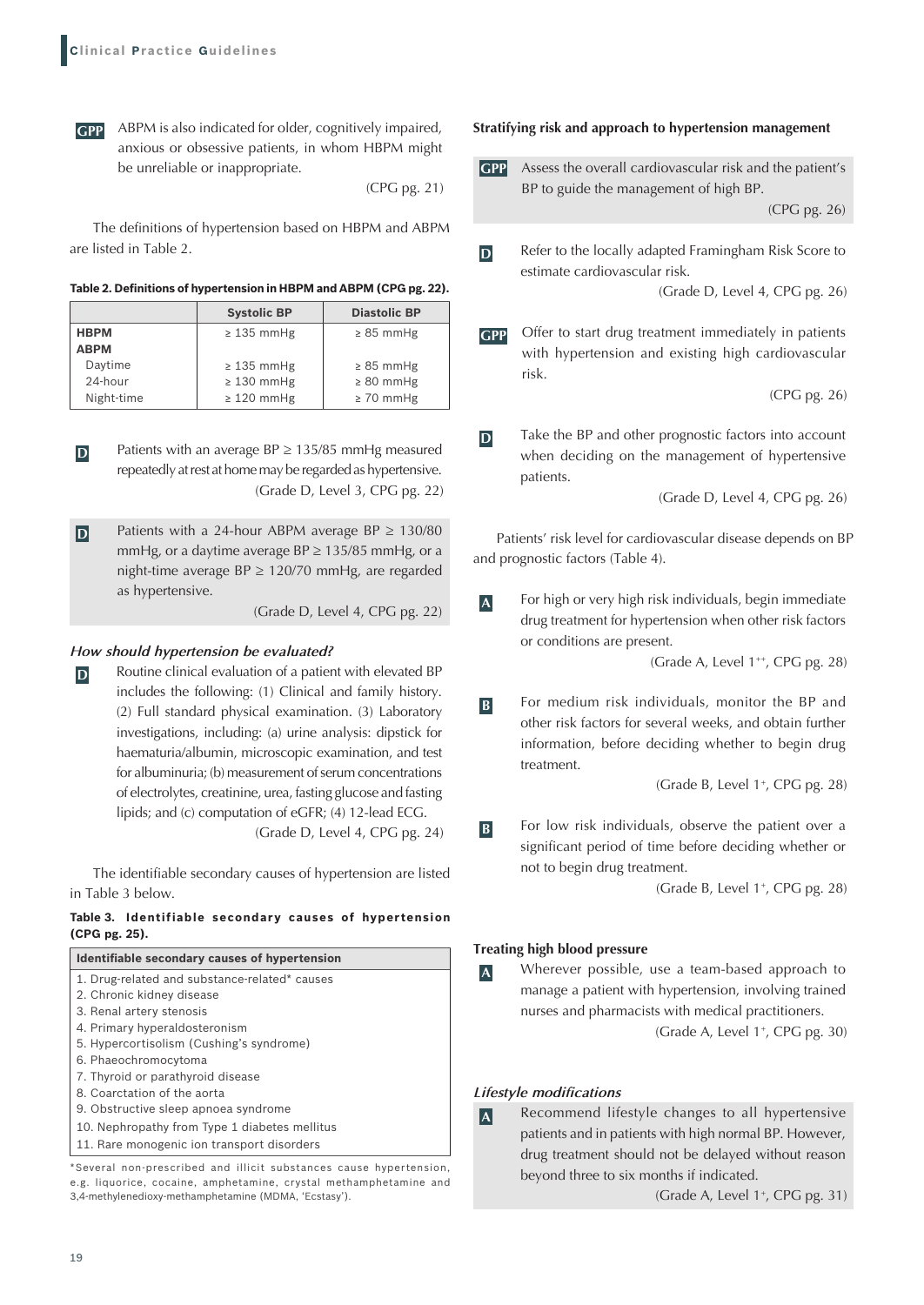#### **Table 4. Risk stratification (CPG pg. 28).**

| <b>BP</b> category                                                                                       | <b>Prognostic factors</b> |                       |                                                          |                                                                                                                                        |
|----------------------------------------------------------------------------------------------------------|---------------------------|-----------------------|----------------------------------------------------------|----------------------------------------------------------------------------------------------------------------------------------------|
|                                                                                                          | 0-2 risk factors          | $\geq$ 3 risk factors | <b>Established</b><br>cardiovascular<br>or renal disease | Symptomatic cardiovascular disease, chronic<br>kidney disease stage $\geq 4$ or diabetes mellitus with<br>organ damage or risk factors |
| Grade 1 HT<br>SBP 140-159 mmHg/<br>DBP 90-99 mmHg<br>Grade 2 HT<br>SBP 160-179 mmHg/<br>DBP 100-109 mmHg | Low risk                  |                       | <b>Medium risk</b>                                       |                                                                                                                                        |
| Grade 3 HT<br>$SBP \geq 180$ mmHg/<br>$DBP \geq 110$ mmHg                                                |                           |                       | High or very high risk                                   |                                                                                                                                        |

DBP: diastolic blood pressure; HT: hypertension; SBP: systolic blood pressure



**Fig. 1** Flowchart for drug treatment (CPG pg. 32).



to a BMI below 23 kg/m<sup>2</sup> and to a waist circumference below 90 cm in men, and below 80 cm in women (for Asians).

(Grade B, Level 2+, CPG pg. 31)

**A** Advise patients to do at least 30 minutes of moderate dynamic exercise five to seven days per week. Any physical exercise above the basal level, up to about 150 minutes a week, confers incremental cardiovascular and metabolic benefits, including BP reduction.

(Grade A, Level 1<sup>+</sup>, CPG pg. 31)

**A** Advise and offer assistance to all smokers to quit smoking. (Grade A, Level 1+, CPG pg. 32)

# *Pharmacological treatment*

**B** Begin appropriate combination treatment in patients whose pretreatment BP is raised (i.e.  $\geq$  140/90 mmHg), and specifically in patients whose BP is severely raised  $(≥ 180/110$  mmHg), as they will require two or more drugs for adequate BP control.

(Grade B, Level 2+, CPG pg. 33)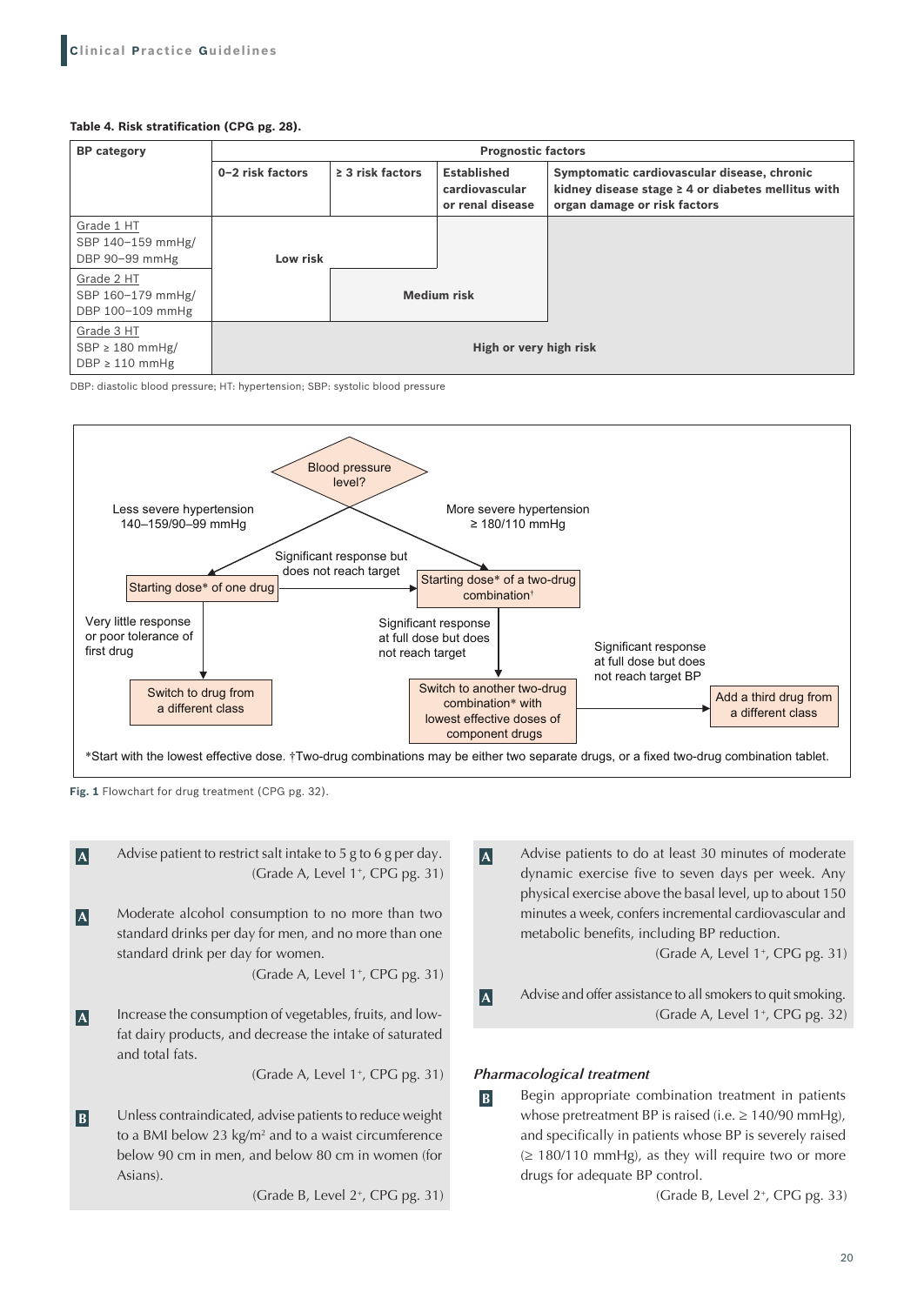**D** Initiate treatment at low doses, either singly or as a twodrug combination, to minimise side effects.

(Grade D, Level 4, CPG pg. 33)

**A** If an adequate dose of the first drug used demonstrated limited response or was poorly tolerated, change to a different drug class instead of increasing the dose of the first drug.

(Grade A, Level 1<sup>+</sup>, CPG pg. 33)

**B** Add a second drug when a single drug fails to achieve target BP.

(Grade B, Level 1<sup>+</sup>, CPG pg. 34)

**B** Use long-acting drugs that provide 24-hour efficacy daily. (Grade B, Level 2+, CPG pg. 34)

#### *Choice of antihypertensive drugs*

The choice of antihypertensive drug should be tailored to the individual patient, taking into account the following factors, in addition to risk profile and cost: (1) side effects; (2) drug-drug interactions; and (3) patient preference.

Begin first-line antihypertensive treatment with any one, or an appropriate combination, of the five major drug classes available in Singapore, namely: (1) angiotensinconverting enzyme inhibitor (ACE inhibitor); (2) angiotensin II receptor blocker (ARB); (3) calcium-channel blocker (CCB); (4) diuretic (thiazide, thiazide-like, or loop); and (5) betablocker.

Other classes of antihypertensive drugs, such as methyldopa, hydralazine and alpha-adrenergic receptor blockers (peripheral alpha-1 blockers, e.g. terazosin; central alpha-2 blockers, e.g. clonidine), may be used in combination treatment as third or fourth-line agents.

**B** In hypertensive patients without compelling indications or contraindications for any particular drug, consider any one, or any appropriate combination, of the five major pharmacological classes of antihypertensive drugs as the initial treatment.

(Grade B, Level 2++, CPG pg. 34)

**A** Take compelling indications and contraindications into account when prescribing an antihypertensive drug.

(Grade A, Level 1<sup>+</sup>, CPG pg. 34)

The guidelines for selecting drug(s) for antihypertensive treatment are shown in Table 5.

**D** Be aware of the cost of treatment in selecting antihypertensive drugs.

(Grade D, Level 4, CPG pg. 37)

**D** Generic formulations, which usually cost less than newer non-generic (i.e. proprietary) drugs, are acceptable for use.

(Grade D, Level 4, CPG pg. 37)

**C** Do not offer aldosterone (mineralocorticoid) antagonists (e.g. spironolactone) to patients with chronic kidney disease, particularly when combined with an ACE inhibitor or ARB. This is because of the risks of further renal function impairment, and of hyperkalaemia. An aldosterone antagonist might be considered in patients with resistant hypertension after a full work-up has excluded secondary hypertension (Table 3).

(Grade C, Level 2+, CPG pg. 38)

**B** Prescribe a diuretic with caution as initial treatment in patients with uncomplicated hypertension who are at risk for diabetes mellitus, because it might cause hyperglycaemia.

(Grade B, Level 2+, CPG pg. 38)

**A** Use beta-blockers with caution in patients at risk of developing diabetes mellitus, as it raises blood glucose concentrations.

(Grade A, Level 1+, CPG pg. 38)

#### *Combination therapy*

**B** Use the following drug combinations to treat hypertension: (1)calcium-channel blocker (dihydropyridine type) plus ACE inhibitor or ARB; (2) calcium-channel blocker plus diuretic; (3) diuretic plus ACE inhibitor or ARB; (4) beta-blocker plus calcium-channel blocker (see caveat in Fig. 2); (5) beta-blocker plus diuretic (see caveat in Fig. 2).

(Grade B, Level 2++, CPG pg. 39)



**Fig. 2** Pairing the major drug classes (CPG pg. 38).

**B** Avoid treating patients with an ACE inhibitor plus ARB combination, particularly patients who have chronic kidney disease.

(Grade B, Level 1<sup>+</sup>, CPG pg. 39)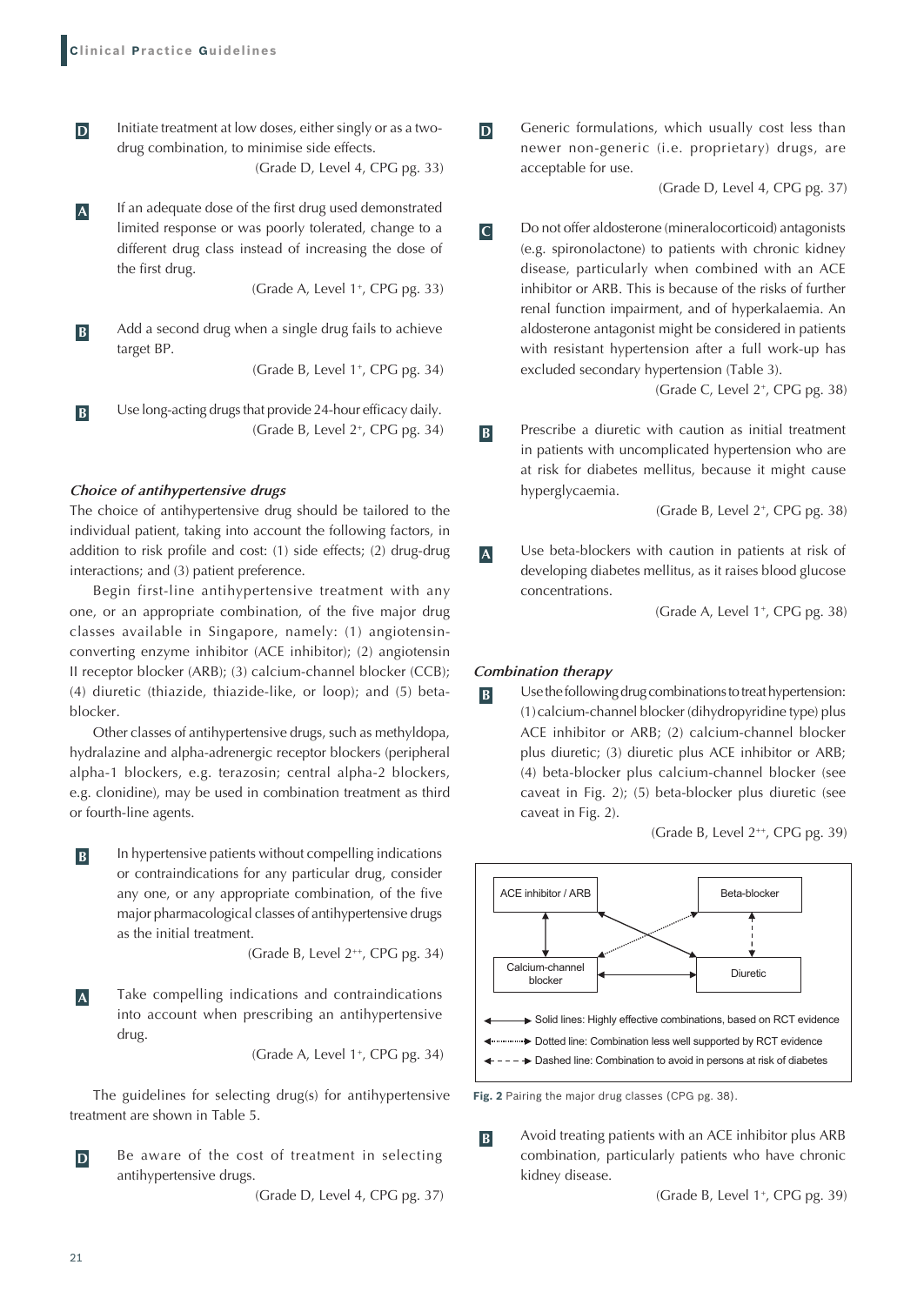| Table 5. Guidelines for selecting drug(s) for antihypertensive treatment (CPG pg. 35-36). |  |  |
|-------------------------------------------------------------------------------------------|--|--|
|-------------------------------------------------------------------------------------------|--|--|

| <b>Concomitant condition</b>                        | <b>Status</b>                | <b>Drugs</b>                                                                                                                      | <b>Grade and level</b>         |
|-----------------------------------------------------|------------------------------|-----------------------------------------------------------------------------------------------------------------------------------|--------------------------------|
| Heart failure                                       | Recommended                  | Diuretic, ACE inhibitor, ARB, aldosterone<br>antagonist (spironolactone, eplerenone), or<br>beta-blocker (bisoprolol, carvedilol) | Grade A, Level 1**             |
|                                                     | Supplementary treatment      | Dihydropyridine calcium-channel blocker<br>(amlodipine, felodipine)                                                               | Grade C, Level 2 <sup>+</sup>  |
|                                                     | Contraindicated              | Non-dihydropyridine calcium-channel blocker<br>(verapamil, diltiazem)                                                             | Grade D, Level 4               |
| Angina pectoris                                     | Recommended                  | Beta-blocker or dihydropyridine<br>calcium-channel blocker                                                                        | Grade A, Level 1 <sup>+</sup>  |
| Previous myocardial infarction                      | Recommended                  | Beta-blocker, ACE inhibitor, or ARB                                                                                               | Grade A, Level 1**             |
| Atrial fibrillation, prevention                     | Recommended                  | Beta-blocker, ACE inhibitor, or ARB                                                                                               | Grade B, Level 1 <sup>+</sup>  |
| Atrial fibrillation, ventricular rate               | Recommended                  | Beta-blocker                                                                                                                      | Grade A, Level 1 <sup>+</sup>  |
| control                                             | Recommended                  | Non-dihydropyridine calcium-channel blocker                                                                                       | Grade B, Level 2 <sup>++</sup> |
| Heart block                                         | Contraindicated <sup>+</sup> | Beta-blocker or non-dihydropyridine<br>calcium-channel blocker                                                                    | Grade B. Level 2**             |
| Peripheral artery disease                           | Recommended                  | ACE inhibitor or dihydropyridine<br>calcium-channel blocker                                                                       | Grade C, Level 2 <sup>+</sup>  |
| Aortic aneurysm                                     | Recommended                  | Beta-blocker                                                                                                                      | Grade C, Level 2 <sup>+</sup>  |
| Isolated systolic hypertension                      | Recommended                  | Diuretic or dihydropyridine calcium-channel<br>blocker                                                                            | Grade A, Level 1 <sup>+</sup>  |
| Diabetes mellitus                                   | Recommended                  | ACE inhibitor or ARB                                                                                                              | Grade A, Level 1 <sup>+</sup>  |
|                                                     | Recommended                  | Dihydropyridine calcium-channel blocker                                                                                           | Grade B. Level 2 <sup>++</sup> |
|                                                     | Supplementary treatment      | Diuretic or beta-blocker                                                                                                          | Grade B, Level 1 <sup>+</sup>  |
| Diabetes mellitus with albuminuria                  | Recommended                  | ACE inhibitor or ARB                                                                                                              | Grade A, Level 1 <sup>+</sup>  |
| (moderately- or severely- increased<br>albuminuria) | Contraindicated              | Any combination of ACE inhibitor with ARB                                                                                         | Grade A, Level 1 <sup>+</sup>  |
| Previous stroke                                     | Recommended                  | Any drug which effectively lowers the BP                                                                                          | Grade A, Level 1**             |
| Asthma & chronic obstructive<br>pulmonary disease   | Contraindicated <sup>+</sup> | Beta-blocker                                                                                                                      | Grade B, Level 2++             |
| Gout                                                | Contraindicated <sup>+</sup> | Diuretic                                                                                                                          | Grade C, Level 2 <sup>+</sup>  |
| Bilateral renal artery stenosis                     | Contraindicated <sup>+</sup> | ACE inhibitor or ARB                                                                                                              | Grade B, Level 2**             |
| Chronic kidney disease stage 5                      | Recommended                  | ACE inhibitor or ARB*                                                                                                             | Grade A, Level 1 <sup>+</sup>  |
| (end-stage renal failure)                           | Contraindicated              | Aldosterone antagonist                                                                                                            | Grade C, Level 2 <sup>+</sup>  |

\*An ACE inhibitor should not be combined with an ARB in chronic kidney disease. †Consider use of other first-line antihypertensive drug classes on page 21.

**B** Beware of an increased risk of diabetes mellitus when offering a beta-blocker plus diuretic combination to patients with risk factors such as obesity or metabolic syndrome.

(Grade B, Level 2++, CPG pg. 39)

- **A** Do not offer renal sympathetic denervation for routine treatment of resistant hypertension. (Grade A, Level 1<sup>+</sup>, CPG pg. 40)
- **B** Do not offer carotid-sinus baroreceptor reflex activation for routine treatment of resistant hypertension. (Grade B, Level 2++, CPG pg. 40)

#### **Treatment goals and follow-up**

#### *Treatment goals*

**A** The recommended target BP treatment levels are: (1) BP < 140/90 mmHg in patients aged under 80 years; and (2) BP < 150/90 mmHg in patients aged 80 years or older. In fragile elderly individuals, the systolic BP goals should be adapted to individual tolerability. (Grade A, Level 1<sup>+</sup>, CPG pg. 41)

Fig. 3 shows the flowchart for clinic blood pressure targets.

# *Follow-up*

Follow-up during evaluation and stabilisation of treatment should be sufficiently frequent to monitor the BP and other cardiovascular risk factors (Table 6).

**D** Patients with the following problems should be referred to a hypertension specialist or clinic: (1) Conditions needing emergency or urgent treatment, e.g. malignant hypertension, hypertensive heart failure, or other impending complications. (2) Hypertension that is difficult to manage, e.g. unusually labile BP, or hypertension refractory to multiple drugs in different pharmacological classes. (3) Secondary hypertension, i.e. hypertension due to an underlying cause, such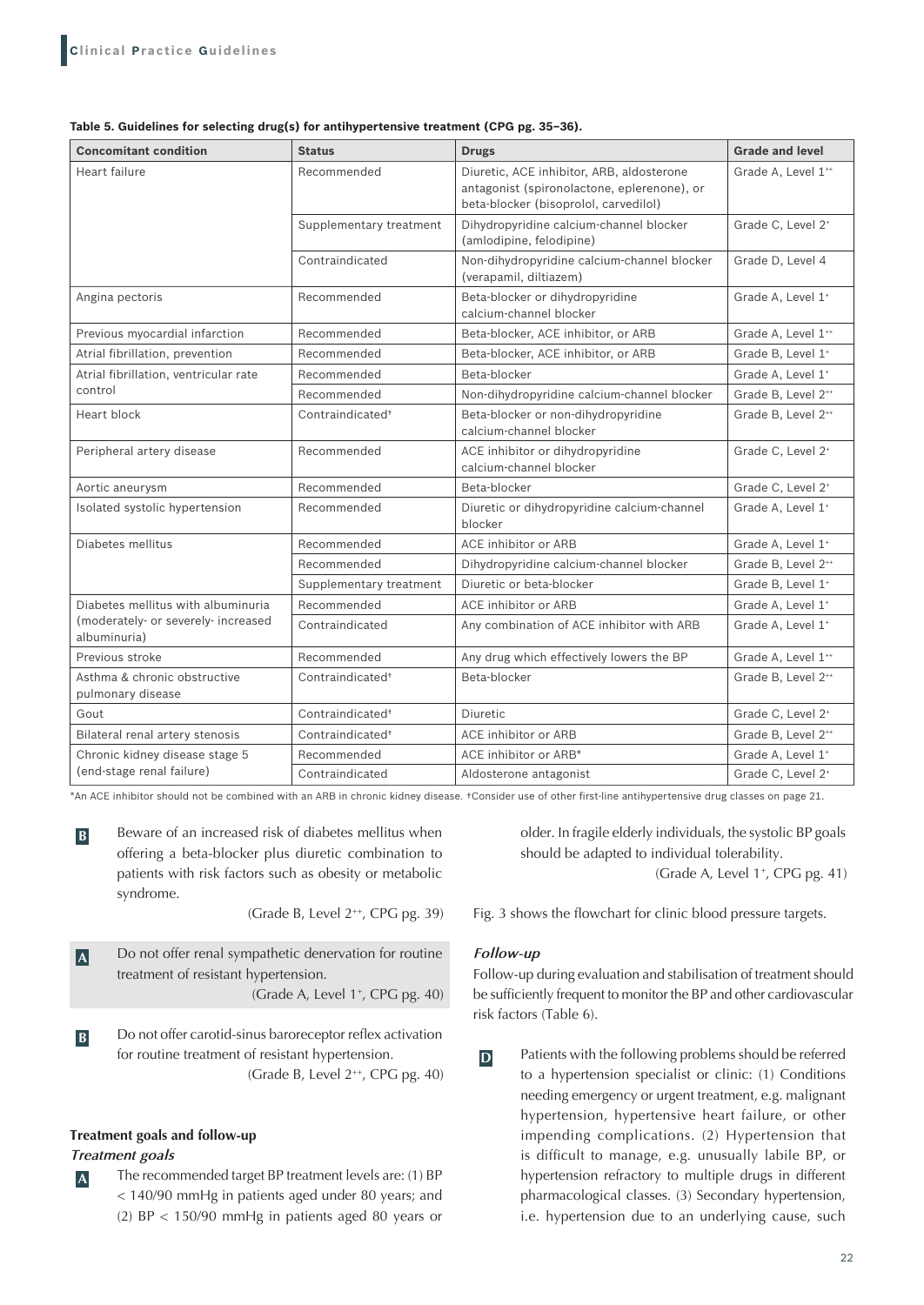as hyperaldosteronism. (4) Hypertension in special circumstances, e.g. pregnancy, and young children. (Grade D, Level 4, CPG pg. 43)



**Fig. 3** Flowchart for clinic blood pressure targets (CPG pg. 42).

#### **Table 6. Frequency of recommended tests/actions (Grade C, Level 2+, CPG pg. 43).**

| <b>Recommended test/action</b>        | <b>Recommended frequency</b> |
|---------------------------------------|------------------------------|
| BP monitoring                         |                              |
| Risk level*                           |                              |
| • Low added risk                      | 6-monthly to annually        |
| • Medium to very high risk            | 3- to 6-monthly              |
| <b>BMI</b>                            | Annually or more             |
| <b>Fasting glucose</b>                | frequently, as per           |
| Fasting lipid profile                 | individual risk profile      |
| Serum electrolytes, urea, creatinine  |                              |
| Urine-albumin measurement             |                              |
| <b>ECG</b>                            | As per individual risk and   |
|                                       | cardiac profile              |
| Patient education                     | At each visit                |
| Lifestyle modification and medication |                              |
| adherence                             |                              |

\*Goal BP achieved.

# **Treating high blood pressure in special conditions** *Type 2 diabetes mellitus*

**B** For patients with Type 2 diabetes mellitus who have hypertension, an acceptable treatment target BP is below 140/80 mmHg.

(Grade B, Level 2+, CPG pg. 44)

**A** Use ACE inhibitor, ARB or calcium-channel blocker as first-line treatment in patients with diabetes mellitus without chronic kidney disease or proteinuria. (Grade A, Level 1+, CPG pg. 44)

- **A** Optimised BP control is recommended to reduce the risk, or slow the progression, of diabetic nephropathy. (Grade A, Level  $1^+$ , CPG pg. 46)
- **A** Treat patients with diabetic nephropathy to a target below 140 mmHg systolic BP.

(Grade A, Level 1<sup>+</sup>, CPG pg. 46)

**B** If a diabetic nephropathy patient has severe albuminuria (equivalent to urinary albumin:creatinine ratio [ACR] more than 30 mg/mmoL, or urinary PCR more than 50 mg/mmoL), consider target below 130 mmHg systolic BP, provided GFR changes are monitored carefully.

(Grade B, Level 2+, CPG pg. 47)

**D** Treat diabetic chronic kidney disease patients with moderate albuminuria (urinary ACR 3–30 mg/mmoL, or urinary PCR between 15–50 mg/mmoL) to a target BP equal to or below 130/80 mmHg.

(Grade D, Level 4, CPG pg. 47)

**A** Use an ACE inhibitor or ARB as first-line treatment, whenever treatment with BP-lowering drugs is indicated in diabetic nephropathy.

(Grade A, Level 1+, CPG pg. 48)

**D** In diabetic nephropathy, if one class of RAAS blocker (either ACE inhibitor or ARB) is not tolerated, replace it with the other class.

(Grade D, Level 4, CPG pg. 48)

**A** Combination treatment with both an ACE inhibitor and an ARB should not be routine in diabetic nephropathy.

(Grade A, Level 1+, CPG pg. 48)

**D** When ACE inhibitors, ARBs or diuretics are used in diabetic nephropathy, it is recommended to monitor the serum creatinine and potassium levels for the possible development of acute kidney injury and hyperkalaemia.

(Grade D, Level 4, CPG pg. 48)

**A** Beta-blockers, calcium-channel blockers and thiazides are all appropriate second-line therapy in diabetic nephropathy.

(Grade A, Level 1<sup>+</sup>, CPG pg. 49)

# *Non-diabetic chronic kidney disease*

**A** Treat non-diabetic, non-proteinuric chronic kidney disease patients to a target BP below 140/90 mmHg. (Grade A, Level 1<sup>+</sup>, CPG pg. 50)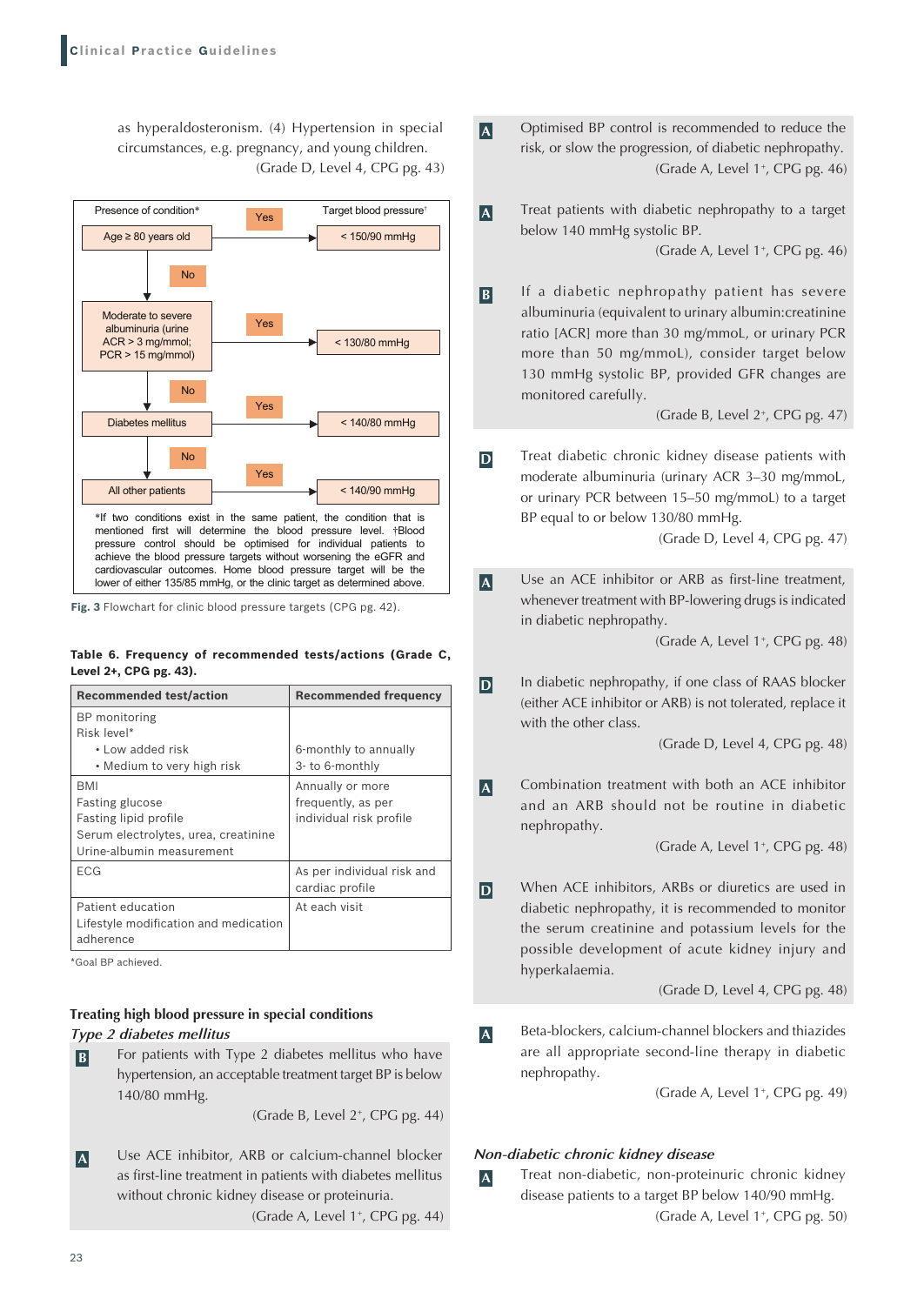**A** Treat non-diabetic chronic kidney disease patient with severe albuminuria to a target BP equal to or below 130/80 mmHg.

(Grade A, Level 1+, CPG pg. 50)

**D** Treat non-diabetic chronic kidney disease patients with moderate albuminuria to a target BP below 130/80 mmHg.

(Grade D, Level 4, CPG pg. 50)

**A** Use either an ACE inhibitor or an ARB as the first-line drug whenever treatment with BP-lowering drugs is indicated in non-diabetic chronic kidney disease patients.

(Grade A, Level 1<sup>+</sup>, CPG pg. 50)

**A** Combination treatment with both an ACE inhibitor and an ARB should not be routinely prescribed in nondiabetic chronic kidney disease patients.

(Grade A, Level 1+, CPG pg. 50)

### *Stroke*

**A** Where systolic BP is above 140 mmHg but below 220 mmHg within the first two weeks of onset of acute ischaemic stroke, lowering of high BP should be based on individual clinical judgement after careful consideration of all the contraindications.

(Grade A, Level 1<sup>++</sup>, CPG pg. 51)

**D** It is reasonable to lower, with care, a markedly elevated BP (systolic BP above 220 mmHg or diastolic BP above 120 mmHg, or both) by 10% to 15% during the first 24 hours after the onset of acute ischaemic stroke.

(Grade D, Level 4, CPG pg. 52)

**D** After the acute phase of stroke, begin antihypertensive treatment in hypertensive patients if the systolic BP is more than 140 mmHg and diastolic BP is more than 90 mmHg.

(Grade D, Level 4, CPG pg. 52)

**A** Use any of the five major pharmacological classes of antihypertensive drugs for stroke prevention in patients after the acute phase of stroke, provided that the BP is effectively lowered.

(Grade A, Level 1<sup>++</sup>, CPG pg. 53)

**GPP** The target BP level in patients after transient ischaemic attack and after acute phase stroke should be individualised, with careful consideration of medical comorbidities. A lower systolic BP target might benefit a patient who has small vessel disease, but might harm a patient with severe cerebrovascular stenosis.

(CPG pg. 53)

#### *Pregnancy*

- **D** Even though the classification of mild, moderate and severe hypertension by BP level is different in pregnancy, pharmacological treatment is recommended in pregnant women with chronic hypertension who have a persistently elevated systolic BP of 150 mmHg or greater, or a diastolic BP of 100 mmHg or greater. (Grade D, Level 4, CPG pg. 54)
- **GPP** Avoid aggressive rates of lowering of BP in pregnant women with chronic hypertension, because of the potential risk of compromising the uteroplacental blood flow.

(CPG pg. 54)

**D** In pregnant women with no target organ damage, and uncomplicated chronic hypertension, aim to keep the BP below 150/100 mmHg.

(Grade D, Level 4, CPG pg. 54)

**D** In pregnant women with target organ damage secondary to chronic hypertension, aim to keep the BP below 140/90 mmHg.

(Grade D, Level 4, CPG pg. 54)

**D** In pregnant women with uncomplicated chronic hypertension, do not use drug treatment to decrease the diastolic BP to below 80 mmHg.

(Grade D, Level 4, CPG pg. 54)

**D** Treat pregnant women with chronic hypertension using methyldopa, labetalol, nifedipine, or a combination thereof.

(Grade D, Level 4, CPG pg. 54)

**GPP** Methyldopa, labetalol and nifedipine are also considered safe for use during breastfeeding postpartum.

(CPG pg. 54)

**D** ACE inhibitors, ARBs, direct renin inhibitors (e.g. aliskiren) and aldosterone antagonists should be avoided during pregnancy.

(Grade D, Level 4, CPG pg. 55)

#### *Elderly*

**A** In elderly hypertensive patients whose systolic BP is 160 mmHg or higher, the BP should be reduced to below 150/90 mmHg.

(Grade A, Level 1<sup>+</sup>, CPG pg. 55)

**B** In patients under the age of 80 years with good physical and mental status, systolic BP can be lowered to below 140 mmHg if treatment is well tolerated.

(Grade B, Level 2++, CPG pg. 55)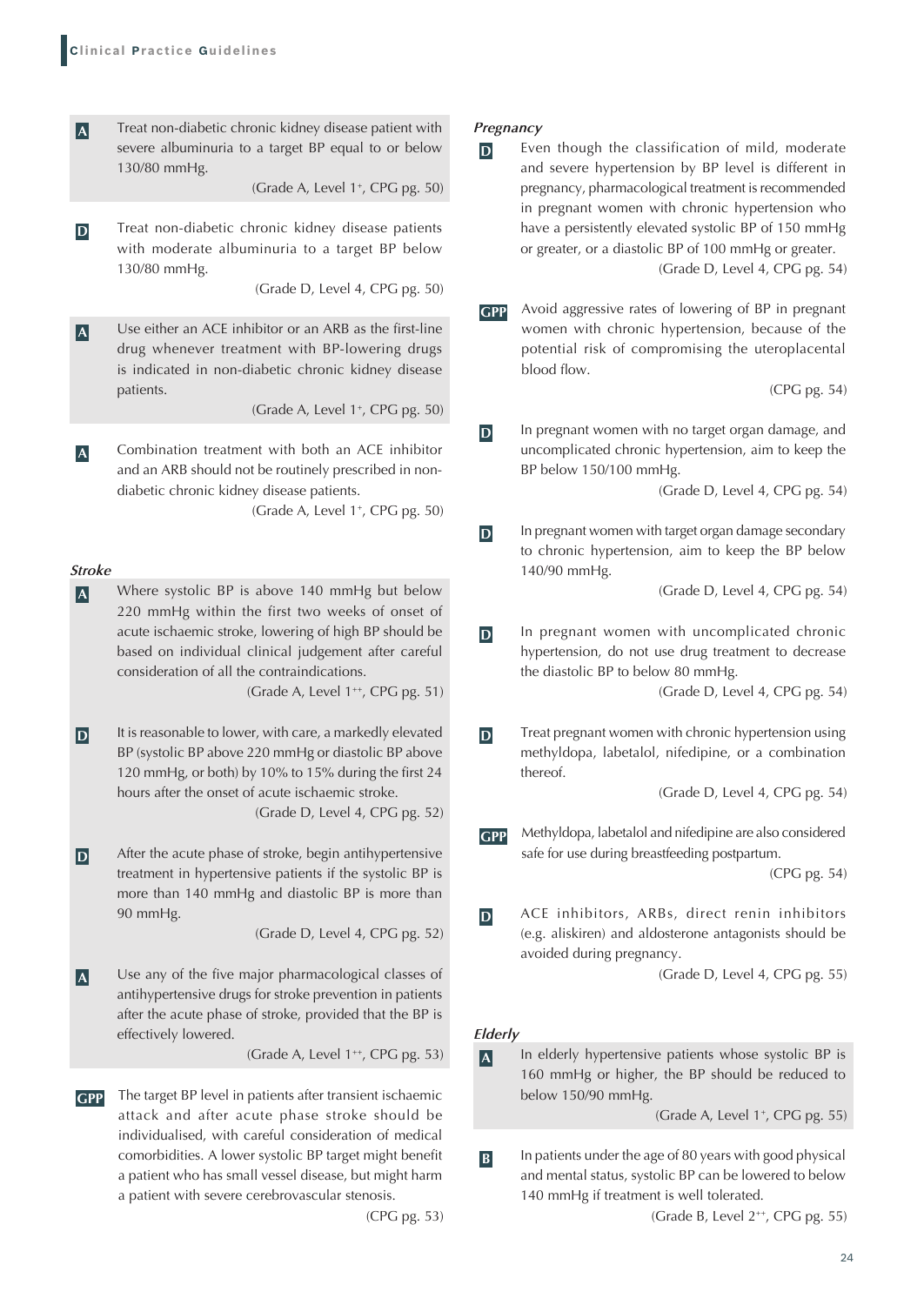**A** The management of hypertension in the elderly follows the same general guidelines, but begin drug treatment gradually, especially in the frail elderly. On starting drug treatment, carefully consider the patients' associated clinical conditions.

(Grade A, Level 1<sup>+</sup>, CPG pg. 56)

**B** In elderly patients with isolated systolic hypertension, consider using calcium-channel blockers and diuretics.

(Grade B, Level 2+, CPG pg. 56)

**GPP** In the elderly, measure BP often in the supine (or sitting) position and standing position to detect a postural drop in the BP. Take care to avoid fluid depletion and electrolyte imbalance in the elderly.

(CPG pg. 56)

# **Treatment of associated risk factors**

#### *Cholesterol lowering and antiplatelet therapy*

There are benefits of decreasing cardiovascular risk in patients with high serum cholesterol levels by using lipid regulating drugs, and in patients with a history of CAD or cerebrovascular disease by using antiplatelet drugs.

**A** Take into account the use of other drugs that decrease cardiovascular risk, such as lipid regulating drugs and antiplatelet drugs, in hypertensive patients with concomitant risk factors and increased cardiovascular risk.

(Grade A, Level 1<sup>++</sup>, CPG pg. 57)

#### **Clinical quality improvement**

The recommended target BP levels in antihypertensive treatment are: (1) below 140/90 mmHg in patients aged under 80 years (i.e. in elderly patients aged under 80 years with good physical and mental status, if treatment is well tolerated); (2) below 150/90 mmHg in patients aged 80 years or more.

The objective of managing hypertension is ultimately to decrease the patients' overall risks of morbidity and mortality. The greater the total cardiovascular disease risk, the more rigorously the BP should be controlled.

However, the BP level attainable with antihypertensive treatment is influenced by medication side effects and other comorbidities, such as diabetes mellitus, chronic kidney disease, CAD and cerebrovascular disease. Good clinical judgement should therefore be exercised in every patient.

The schedules shown in Table 6 are recommended to allow patients and healthcare providers to optimise the quality of care.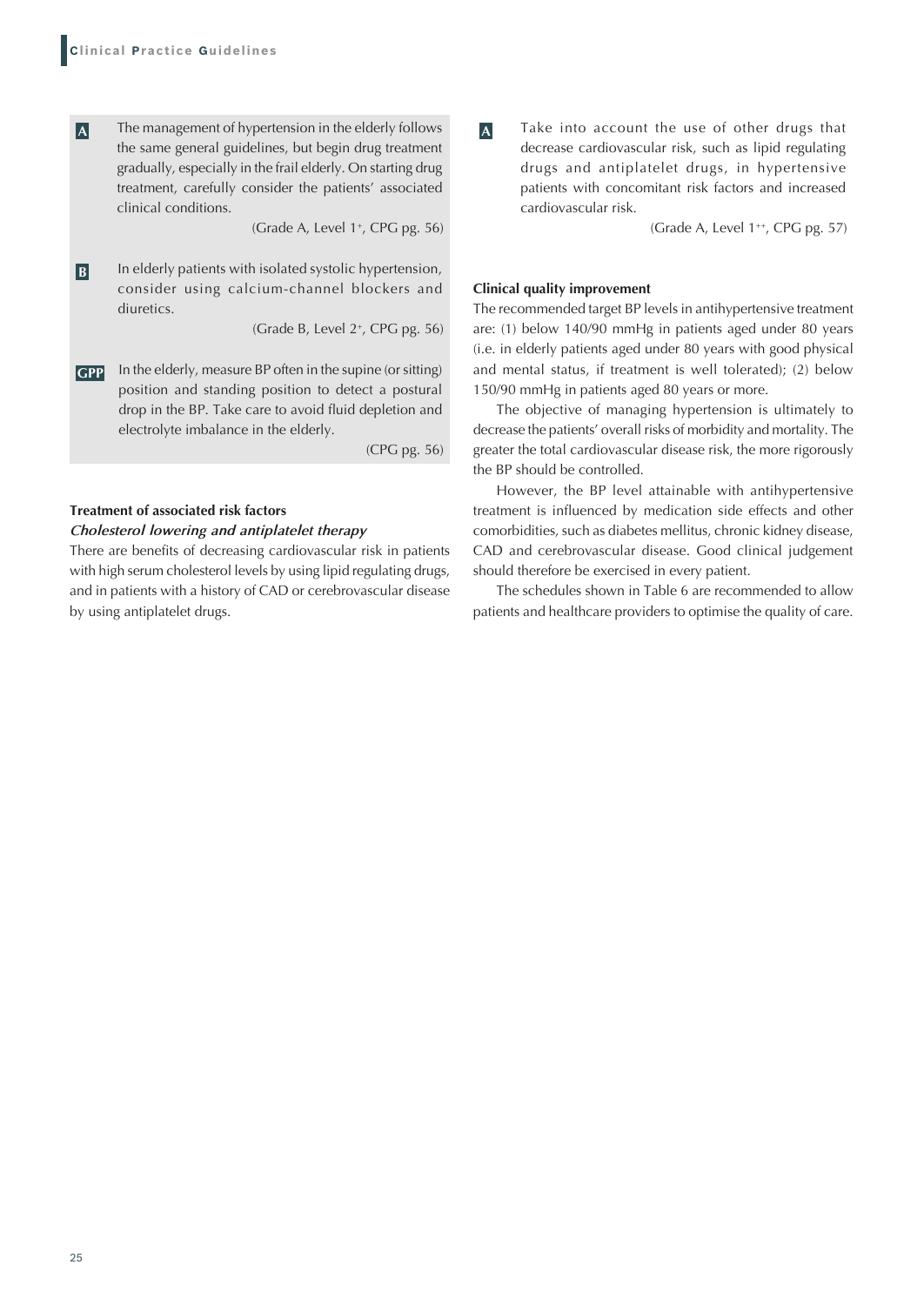# **APPENDIX**

# **Levels of evidence and grades of recommendations**

# **Levels of evidence**

| Level                | <b>Type of Evidence</b>                                                                                                                                                                                              |
|----------------------|----------------------------------------------------------------------------------------------------------------------------------------------------------------------------------------------------------------------|
| $1^{++}$             | High quality meta-analyses, systematic reviews of randomised controlled trials (RCTs), or RCTs with a very low risk<br>of bias                                                                                       |
| $1^+$                | Well conducted meta-analyses, systematic reviews of RCTs, or RCTs with a low risk of bias                                                                                                                            |
| $\mathbf{1}^{\cdot}$ | Meta-analyses, systematic reviews of RCTs, or RCTs with a high risk of bias                                                                                                                                          |
| $2^{+}$              | High quality systematic reviews of case control or cohort studies. High quality case control or cohort studies with a<br>very low risk of confounding or bias and a high probability that the relationship is causal |
| $2^+$                | Well conducted case control or cohort studies with a low risk of confounding or bias and a moderate probability<br>that the relationship is causal                                                                   |
| $2 -$                | Case control or cohort studies with a high risk of confounding or bias and a significant risk that the relationship is<br>not causal                                                                                 |
| 3                    | Non-analytic studies, e.g. case reports, case series                                                                                                                                                                 |
| 4                    | Expert opinion                                                                                                                                                                                                       |

#### **Grades of recommendation**

| Grade                         | <b>Recommendation</b>                                                                                                                                                                                                                                                                                                              |
|-------------------------------|------------------------------------------------------------------------------------------------------------------------------------------------------------------------------------------------------------------------------------------------------------------------------------------------------------------------------------|
| $\overline{A}$                | At least one meta-analysis, systematic review of RCTs, or RCT rated as 1 <sup>++</sup> and directly applicable to the target<br>population; or<br>A body of evidence consisting principally of studies rated as 1 <sup>*</sup> , directly applicable to the target population, and<br>demonstrating overall consistency of results |
| B                             | A body of evidence including studies rated as $2^{+}$ , directly applicable to the target population, and demonstrating<br>overall consistency of results; or<br>Extrapolated evidence from studies rated as $1^{+}$ or $1^{+}$                                                                                                    |
| $\mathcal{C}$                 | A body of evidence including studies rated as 2 <sup>*</sup> , directly applicable to the target population and demonstrating<br>overall consistency of results; or<br>Extrapolated evidence from studies rated as 2 <sup>++</sup>                                                                                                 |
| D                             | Evidence level 3 or 4; or<br>Extrapolated evidence from studies rated as 2 <sup>+</sup>                                                                                                                                                                                                                                            |
| GPP (good<br>practice points) | Recommended best practice based on the clinical experience of the guideline development group.                                                                                                                                                                                                                                     |